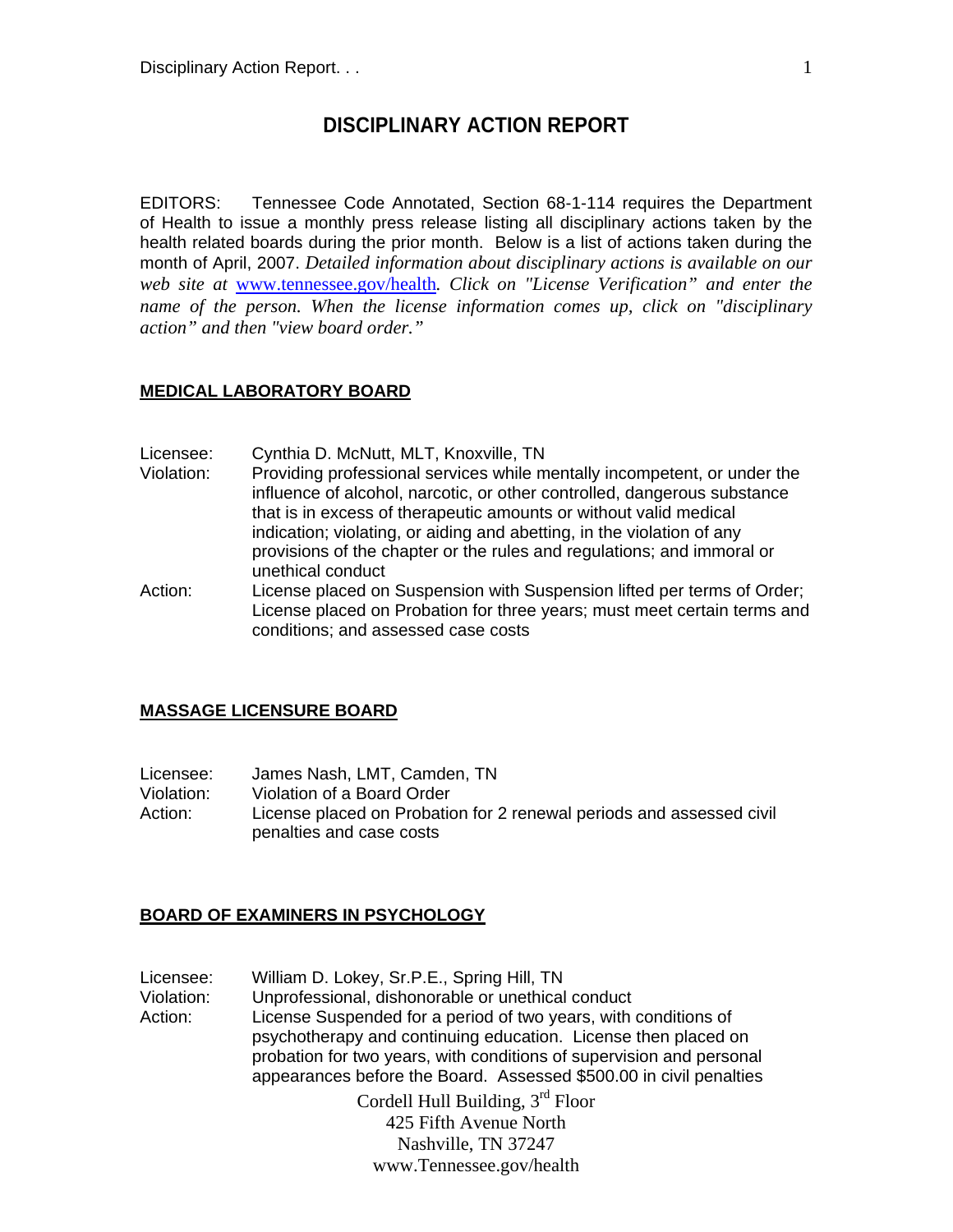# **BOARD OF VETERINARY MEDICAL EXAMINERS**

| Licensee:<br>Violation:<br>Action: | Charles L. Patrick, Jr., DVM (unlicensed), Fayetteville, TN<br>Engaging in unlicensed practice in violation of T.C.A. §63-12-119<br>Ordered to CEASE and DESIST in the unlicensed practice of veterinary<br>medicine; assessed \$2,000.00 in civil penalties; and ordered to pay costs |
|------------------------------------|----------------------------------------------------------------------------------------------------------------------------------------------------------------------------------------------------------------------------------------------------------------------------------------|
| Licensee:<br>Violation:<br>Action: | Connie G. Womack, VMT (inactive), Franklin, TN<br>Engaging in unlicensed practice in violation of T.C.A. §63-12-135<br>Ordered to CEASE and DESIST in the unlicensed practice of veterinary<br>medical technician; assessed \$3,250.00 in civil penalties; and ordered to<br>pay costs |

# **APRIL ABUSE REGISTRY PLACEMENTS**

| Individual: | Chastity Machelle Rogers, CNA (Revoked), Lebanon, TN  |
|-------------|-------------------------------------------------------|
| Abuse:      | Physical/Verbal                                       |
| Action:     | <b>Placed on Abuse Registry</b>                       |
| Individual: | Trina Harrington, Area Leader, Nashville, TN          |
| Abuse:      | Physical                                              |
| Action:     | <b>Placed on Abuse Registry</b>                       |
| Individual: | Garry Mason, Asst. House Manager, Memphis, TN         |
| Abuse:      | Neglect                                               |
| Action:     | <b>Placed on Abuse Registry</b>                       |
| Individual: | Charlene Graves, CNA (Revoked), Camden, TN            |
| Abuse:      | Physical                                              |
| Action:     | <b>Placed on Abuse Registry</b>                       |
| Individual: | Ruby Nell Finch, CNA (Revoked), Washington County, TN |
| Abuse:      | Neglect                                               |
| Action:     | <b>Placed on Abuse Registry</b>                       |
| Individual: | Margaret L. Wolfe, CNA (Revoked), Fayetteville, TN    |
| Abuse:      | Physical/Verbal                                       |
| Action:     | <b>Placed on Abuse Registry</b>                       |

Cordell Hull Building, 3rd Floor 425 Fifth Avenue North Nashville, TN 37247 www.Tennessee.gov/health